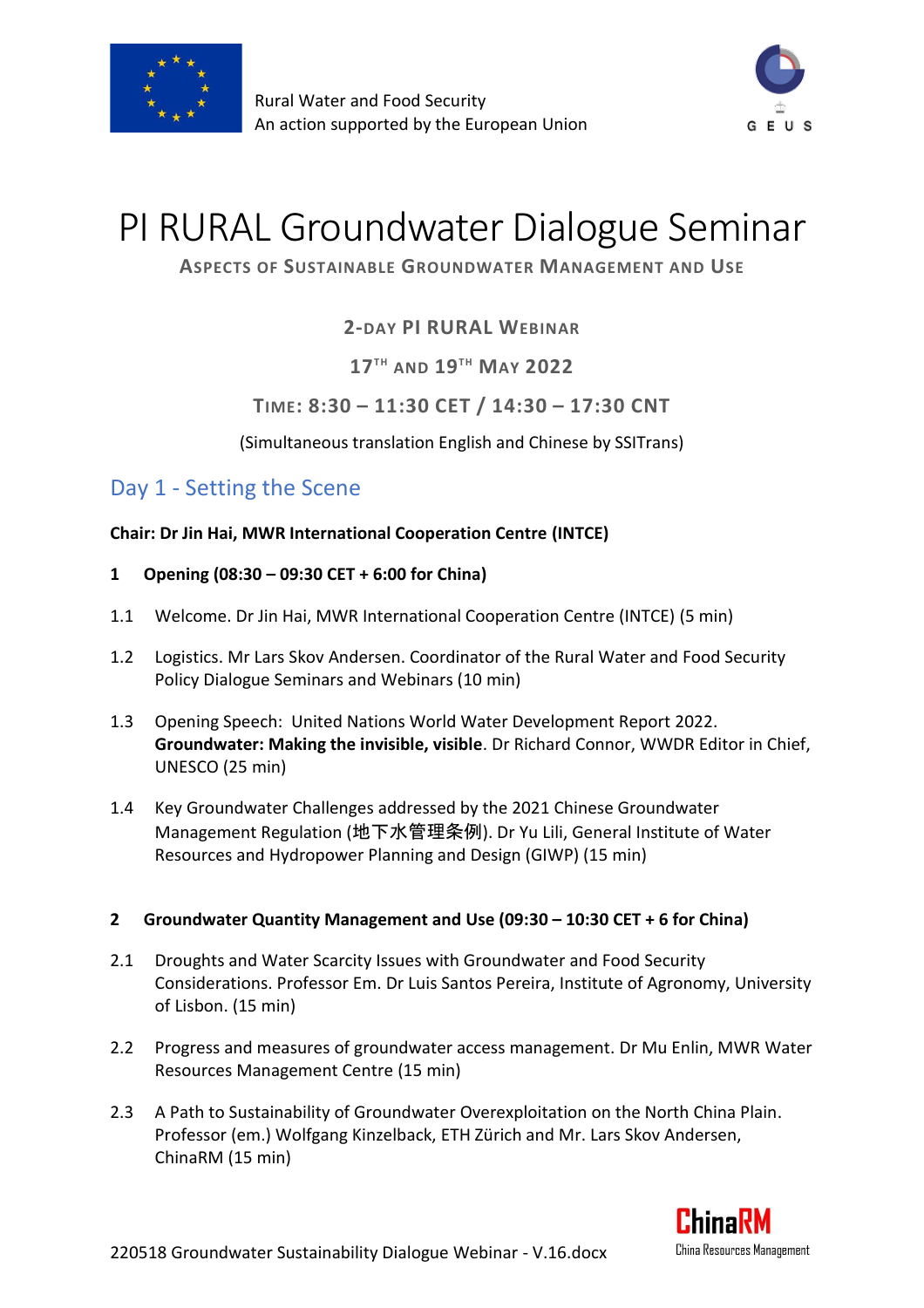- 2.4 Recommendations of the 2019 Water Saving by Groundwater Management Policy Dialogue Seminar. Mr Lars Skov Andersen, PI RURAL Policy Dialogue Coordinator (5 min)
- 2.5 Selection of 3 key issues for consideration as policy recommendations by voting. Mr Henrik Bregnhøj, Good Deed Consulting (10 min)

### **3 Groundwater Quality Management and Use (10:30 – 11:30 CET + 6 for China)**

- 3.1 Global Aspects of Groundwater Quality: Importance, Methods, and New Initiatives. Dr Karen Villholth, Water Cycle Innovation (Ltd) (15 min)
- 3.2 European nitrate pollution, groundwater quality and measures in the Nitrates Directive<sup>1</sup>. Mr Peter Kristensen, European Environment Agency (emeritus) (15 min)
- 3.3 Recommendations of the 2021 Water Quality Management Webinar. Mr Lars Skov Andersen, PI RURAL Policy Dialogue Coordinator (5 min).
- 3.4 Selection of 3 key issues for consideration as policy recommendations by voting. Mr Henrik Bregnhøj, Good Deed Consulting (5 min)
- 3.5 Q&A moderated by Bjørn Kaare Jensen, PI RURAL Manager, GEUS (20 min)

# Day 2 - PI RURAL Results

**Chair: Mr Bjørn Kaare Jensen, PI RURAL PI RURAL Manager, GEUS.**

- **4 WP 5 Report and Policy Recommendations: Socio-economic efficiency of water allocation and use for irrigated agriculture (08:30 – 09:20 CET + 06:00 for China)**
- 4.1 (Previous 5.1) Sustainable Irrigation Management. Dr Kiril Manevski and Dr Finn Plauborg, Aarhus University (15 min)
- 4.2 (Previous 5.2) Socio-economic sustainability of irrigation investment. Mr. Lars Skov Andersen on behalf of Dr. Yao Jingwei, Yellow River Institute of Hydrology Research (15 min)
- 4.3 (Previous 5.3) Recommendations on Sustainability of Groundwater Use in Agriculture and simple hydro-economic model to support decision making. Professor Julio Berbel and Javier Martinez-Dalmau, University of Cordoba (20 min)



<sup>&</sup>lt;sup>1</sup> 2021 Status Report on the Nitrates Directive: [https://eur-lex.europa.eu/legal](https://eur-lex.europa.eu/legal-content/EN/TXT/PDF/?uri=CELEX:52021DC1000&from=EN)[content/EN/TXT/PDF/?uri=CELEX:52021DC1000&from=EN](https://eur-lex.europa.eu/legal-content/EN/TXT/PDF/?uri=CELEX:52021DC1000&from=EN)